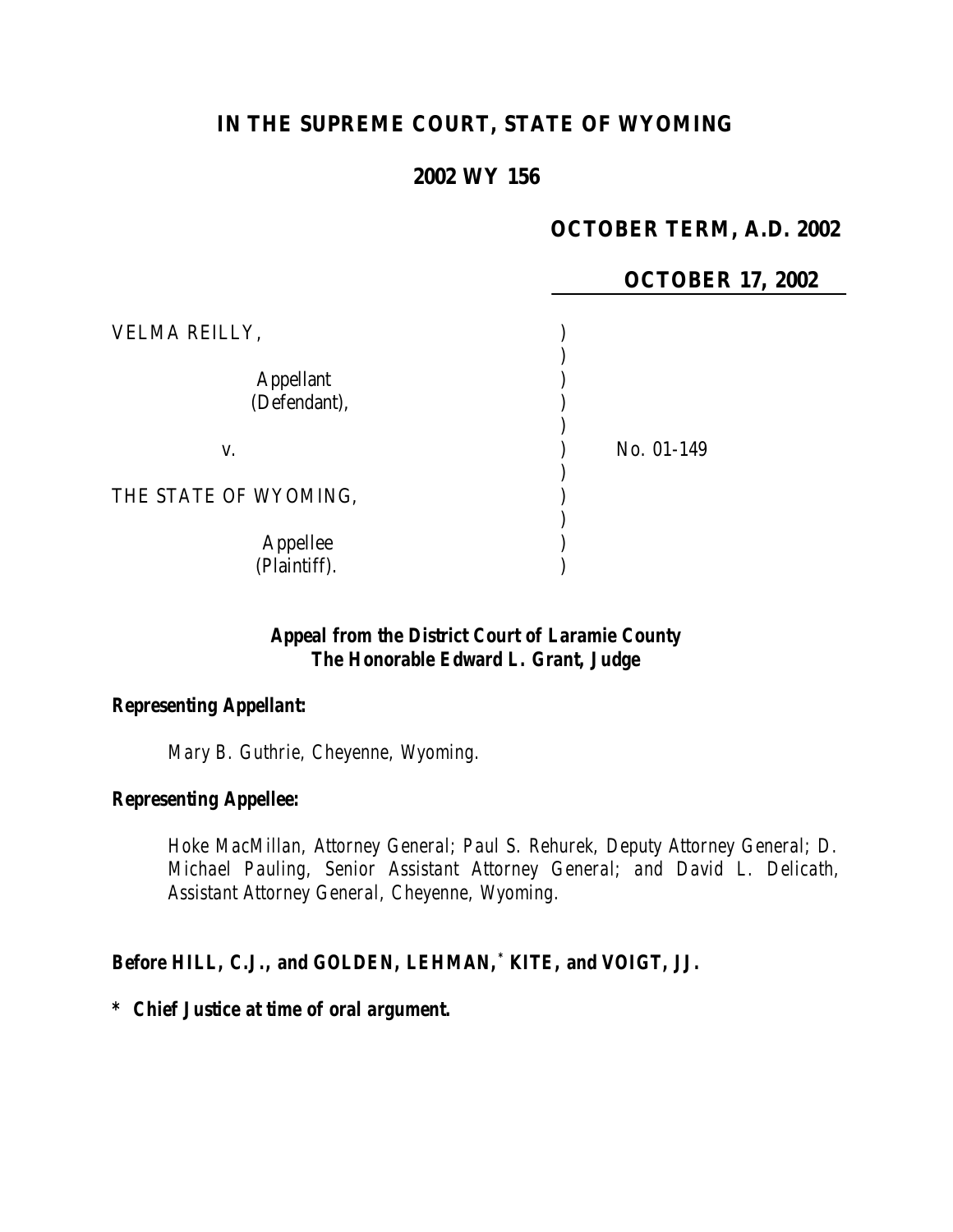## **VOIGT, Justice.**

[¶1] In December 2000, a jury found appellant, Velma Reilly, guilty of conspiracy to commit robbery in violation of Wyo. Stat. Ann. §§ 6-1-303(a) and 6-2-401(a) (LexisNexis 2001), kidnapping in violation of Wyo. Stat. Ann. § 6-2-201(d) (LexisNexis 2001), aggravated robbery in violation of Wyo. Stat. Ann. § 6-2-401(c) (LexisNexis 2001), and attempted second-degree murder in violation of Wyo. Stat. Ann. §§ 6-1-301(a) and 6-2-104 (LexisNexis 2001). The district court sentenced appellant to prison terms of three to six years for conspiracy to commit robbery, twenty to fifty years for kidnapping, and ten to fifteen years for aggravated robbery, to run concurrently, and thirty to fifty years for attempted second-degree murder, to run consecutively to the other three sentences. Appellant appeals her conspiracy to commit robbery conviction, arguing that the evidence was insufficient to establish a conspiracy and that the district court failed properly to instruct the jury regarding the elements of that offense. She appeals her attempted seconddegree murder conviction, asserting that attempted second-degree murder is a "logical impossibility." Appellant does not appeal her aggravated robbery or kidnapping convictions. We affirm appellant's attempted second-degree murder conviction, but reverse and remand for a new trial on the conspiracy to commit robbery charge.

## **ISSUES**

[¶2] The appellant states the issues as follows:

[I.] Whether [appellant] was properly convicted of attempted second degree murder.

[II.] Whether failure to set out the elements of conspiracy to commit robbery in an instruction invalidates [appellant]'s conviction.

[III.] Whether sufficient evidence was introduced at trial to prove beyond a reasonable doubt all of the elements of the crime of conspiracy to commit robbery.

The State of Wyoming, as appellee, phrases the issues in substantially the same manner.

# **FACTS**

[¶3] Appellant and her victim were acquaintances who lived in the same trailer park, had limited social contact, and at one point were co-workers. On July 10, 2000, the victim told appellant she was going to a local grocery store to purchase groceries and a \$272.00 money order to satisfy the income tax balance on some radio contest winnings. According to the victim, appellant called and stated "come and pick me up, and I'll go with you." At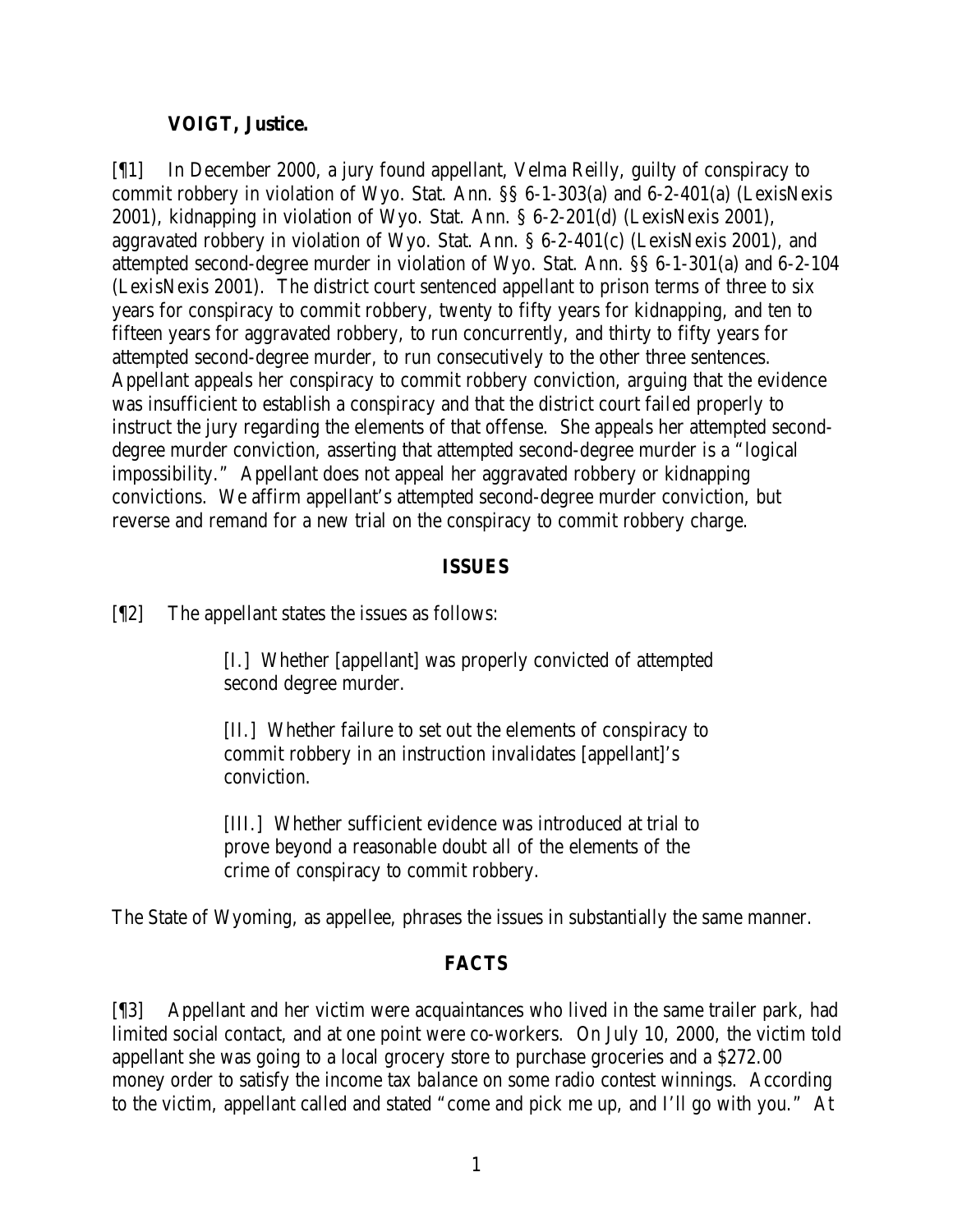about 11:30 p.m. that evening, the victim took her vehicle to appellant's residence. Appellant asked if her "friend," a thirteen-year-old male, could accompany them, to which the victim replied in the affirmative. The victim testified that she had two separate envelopes in her purse, one containing \$49.00 for groceries and the other \$272.00 for the money order.

[¶4] Upon reaching the grocery store parking lot, appellant grabbed the victim by the neck, pulled her to the center of the vehicle, pinned her arms, and ordered the male juvenile to "[g]et in the front and drive . . .." Appellant pulled a gun, pointed it at the victim's head, and told the victim to cooperate "because I can shoot you." At some point on rural Horse Creek Road, appellant directed the male juvenile to pull over, and told the victim to give appellant the "money." The victim gave appellant the envelope containing \$49.00, and appellant angrily stated "Well, is this it?" The victim replied that it was, and appellant pulled the victim from the vehicle and told her to "lay face down on the ground." Appellant shot at the victim several times, the victim recalling "one bullet just zing[ed] right past my head." A detective testified that appellant admitted to aiming the gun at the victim's head and firing it four or five times. According to the victim, appellant then stated "Damn you, Randy [appellant's boyfriend at the time]. You put blanks in this, and . . . I'll kill you, too." Appellant yelled at the male juvenile to "get a tire iron," with which appellant repeatedly beat the victim on the back of the head.

[¶5] Appellant and the male juvenile left in the victim's vehicle, leaving the victim alongside the road. A passerby eventually found the victim and transported her to the emergency room. The victim suffered multiple injuries consistent with blunt force trauma, including internal bleeding around her brain and ear, scalp, ear, face, hand and arm lacerations, bruises, and fractured fingers and hands. Appellant was ultimately charged with conspiracy to commit robbery, kidnapping, aggravated robbery, and attempted firstdegree murder.

# **DISCUSSION**

# **ATTEMPTED SECOND-DEGREE MURDER**

[¶6] Appellant contends that the elements of an attempt and second-degree murder are mutually exclusive and/or logically impossible, because an attempt requires that one act with a specific intent, while second-degree murder only requires that one act with a general intent. In support of this argument, appellant cites to cases from other jurisdictions, among them an attempted second-degree murder case in which the North Carolina Supreme Court concluded that, it is "logically impossible" for "a person to specifically intend to commit a form of murder which does not have, as an element, specific intent to kill" and that "attempted murder" is therefore "logically possible only where specific intent to kill is a necessary element of the underlying offense." *State v. Coble*, 351 N.C. 448, 527 S.E.2d 45, 48 (2000). Appellant asks this Court to adopt a similar approach. Her argument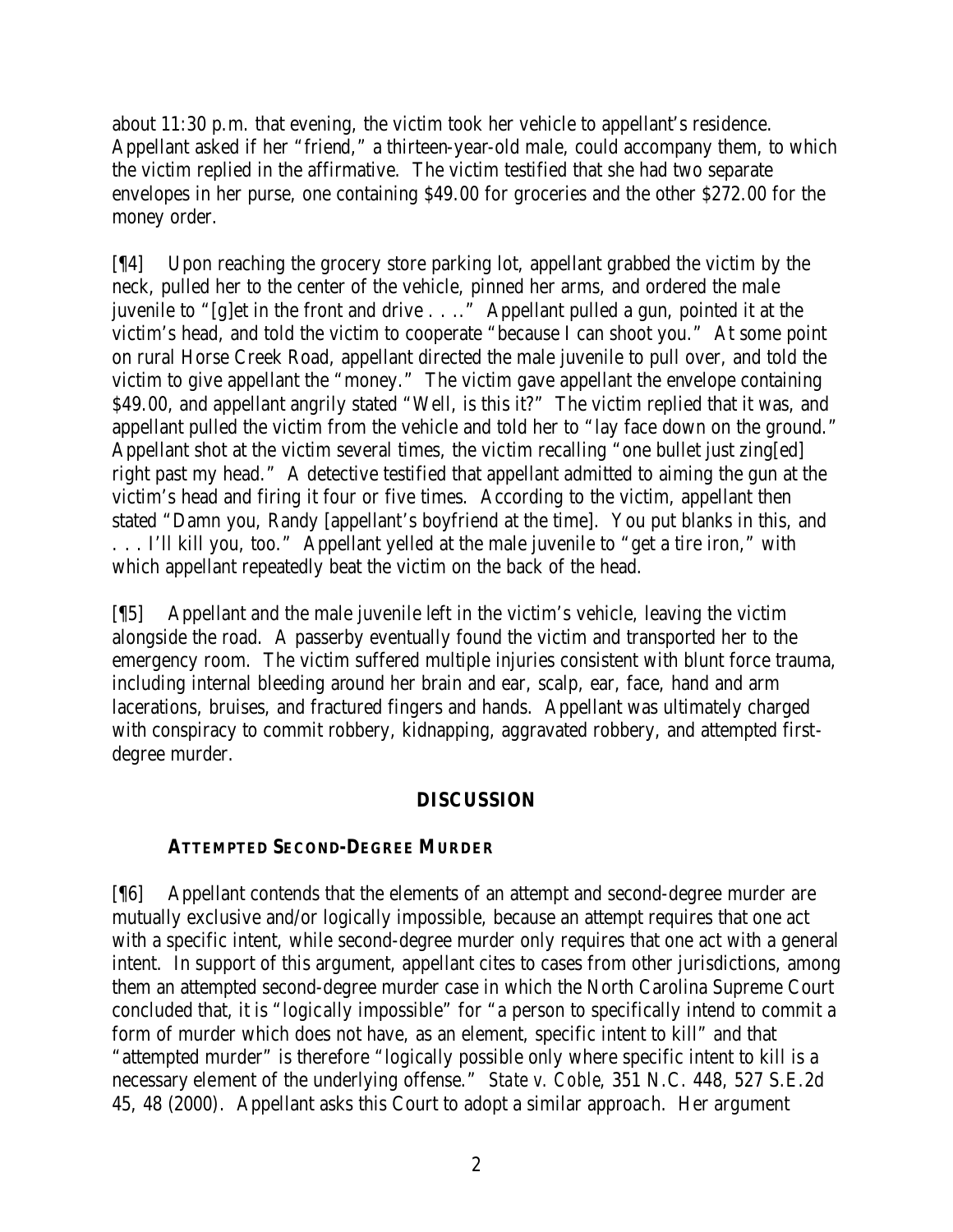presents an issue of law that we review *de novo*. *Worcester v. State*, 2001 WY 82, ¶ 13, 30 P.3d 47, 52 (Wyo. 2001).

[¶7] Wyo. Stat. Ann. § 6-1-301 states, in pertinent part:

(a) A person is guilty of an attempt to commit a crime if:

> (i) With the intent to commit the crime, he does any act which is a substantial step towards commission of the crime. A "substantial step" is conduct which is strongly corroborative of the firmness of the person's intention to complete the commission of the crime[.]

According to Wyo. Stat. Ann. § 6-2-104, "[w]hoever purposely and maliciously, but without premeditation, kills any human being is guilty of murder in the second degree . . .."

[¶8] Appellant's claimed "logical impossibility" arises from the "intent" elements of these respective statutes. In the past, crimes have commonly been categorized by whether they require a "specific intent" or a "general intent." For many years, Wyoming had several pattern jury instructions defining and explaining the two terms, and yet, the differences between the concepts was not always readily discernible.

> Realizing that the distinction between a specific intent crime and a general intent crime is apparently troublesome, we can perhaps clarify it by stating it in a somewhat different way. When the statute sets out the offense with only a description of the particular unlawful act, without reference to intent to do a further act or achieve a future consequence, the trial judge asks the jury whether the defendant intended to do the outlawed act. Such intention is general intent. When the statutory definition of the crime refers to an intent to do some further act or attain some additional consequence, the offense is considered to be a specific intent crime and then that question must be asked of the jury.

*Dorador v. State*, 573 P.2d 839, 843 (Wyo. 1978). Following that logic, an "attempt" is a "specific intent" crime in that the attempt statute requires that one act with the intent to commit the object crime. On the other hand, we have held that second-degree murder is a general intent crime, because it requires proof only that the act was done voluntarily or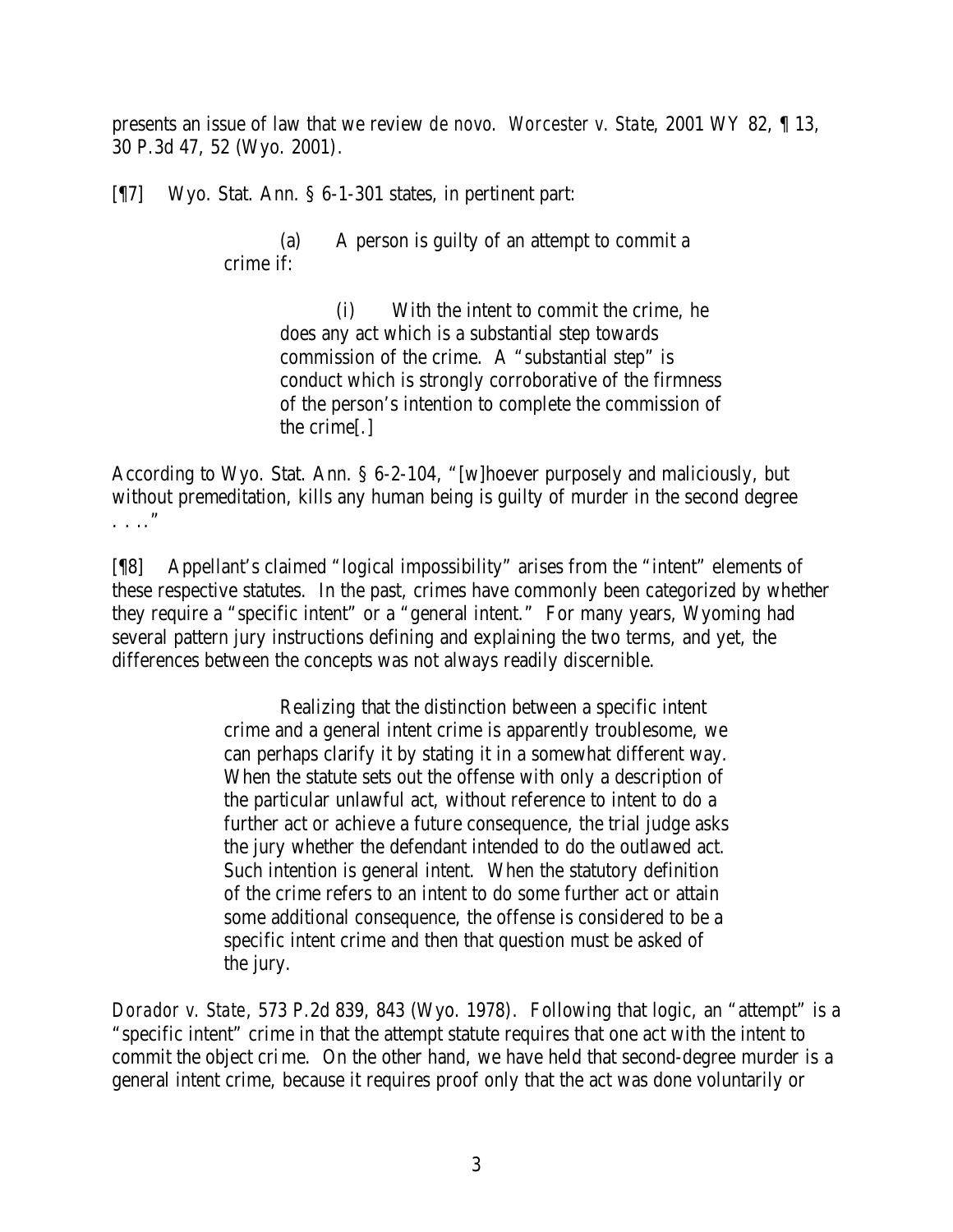deliberately, not that there was a specific intent to kill. *Bouwkamp v. State*, 833 P.2d 486, 493 (Wyo. 1992); *Ramos v. State*, 806 P.2d 822, 830 (Wyo. 1991).

[¶9] We have acknowledged a trend in the law to dispense with the pattern jury instructions<sup>1</sup> defining and explaining intent due to their "vagueness and general failure to

1 W.Cr.P.J.I. 3.501 (1978) states:

### 3.501 CONCURRENCE OF ACT AND SPECIFIC INTENT

To constitute the crime charged there must be a union of two essential elements, an act forbidden by law and a specific intent.

Specific intent means more than the general intent to commit the act. To prove a crime which involves specific intent, the prosecution must prove beyond a reasonable doubt:

(1) That the defendant did the act charged; and

(2) That he did it with the specific intent described in the crime charged. The specific intent must be proved beyond a reasonable doubt as any other fact in the case.

### W.Cr.P.J.I. 3.503 (1978) states:

#### 3.503 CRIMES REQUIRING NO CRIMINAL INTENT

For the crime charged, the doing of the act is itself punishable as a crime. The intent [with] which the act was committed is immaterial to guilt.

### W.Cr.P.J.I. 3.504 (1978) states:

#### 3.504 DETERMINING PRESENCE OF SPECIFIC INTENT

The crime charged in this case is a serious crime which requires proof of specific intent before the defendant can be convicted. Specific intent, as the term implies, means more than the general intent to commit the act. To establish specific intent the state must prove that the defendant knowingly did an act which the law forbids, [knowingly failed to do an act which the law requires, specifically intending to violate the law. Such intent may be determined from all the facts and circumstances surrounding the case.

An act or a failure to act is "knowingly" done, if done voluntarily and intentionally, and not because of mistake or accident or other innocent reason.

### W.Cr.P.J.I. 3.505 (1978) states: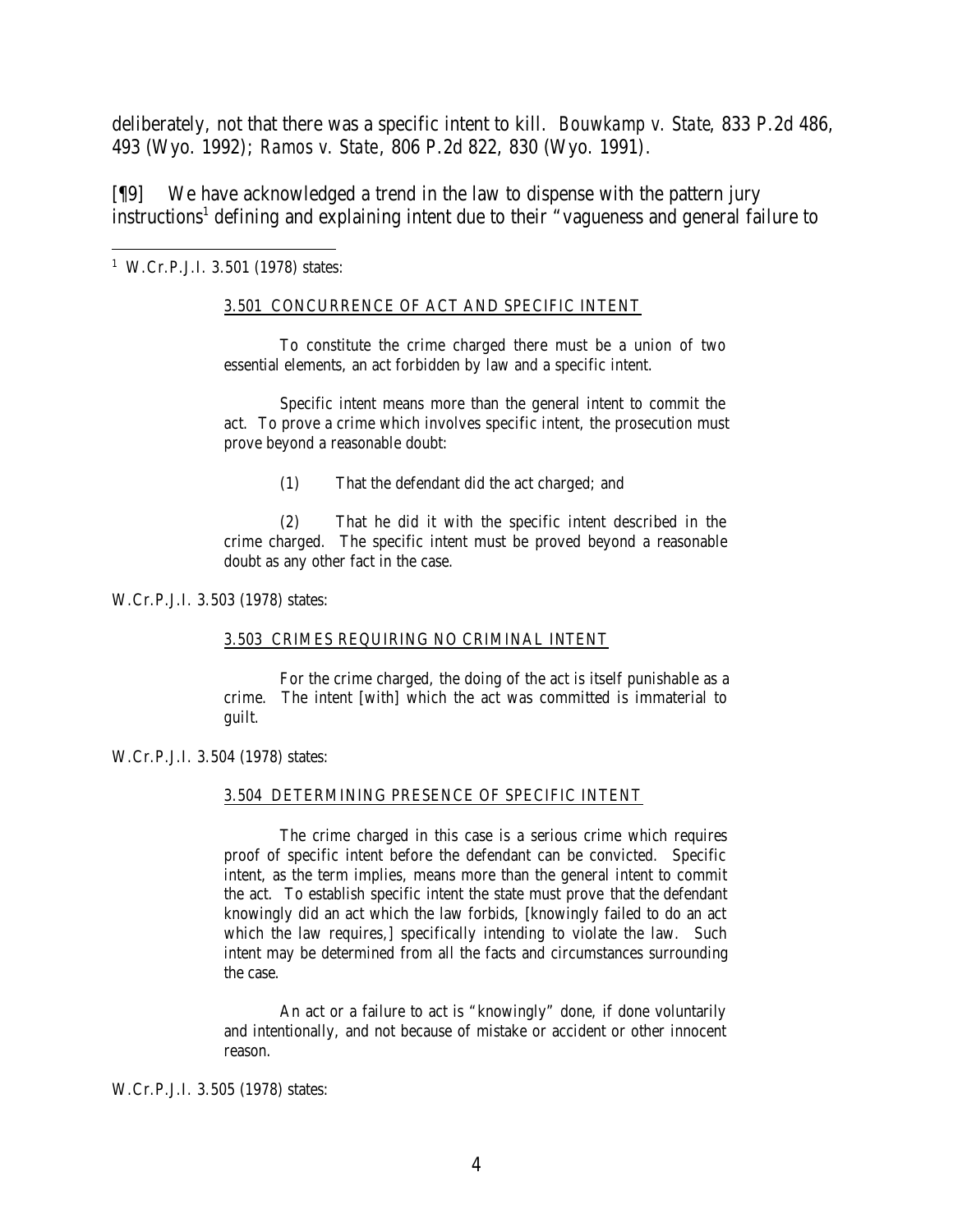enlighten juries." *Compton v. State*, 931 P.2d 936, 941 (Wyo. 1997). Instead, juries should be instructed as to the appropriate intent that is an element of the particular crime; "it is more important that the jury understand what exactly they [are required] to determine." *Id.* This is consonant with our recent holding that "the test of whether a jury has been properly instructed on the necessary elements of a crime is whether the instructions leave no doubt as to the circumstances under which the crime can be found to have been committed." *Mueller v. State*, 2001 WY 134, ¶ 9, 36 P.3d 1151, 1155 (Wyo. 2001). The point is that attempting formally to distinguish between specific intent and general intent, beyond the substantive elements of the crime, may not be the surest way to define the nature of the intent that must be proven.

[¶10] Our precedent reveals that Wyoming is not a jurisdiction that finds it "logically impossible" to attempt a general intent crime. In several opinions, we have affirmed attempted second-degree murder convictions. *See, e.g.*, *Bilderback v. State*, 13 P.3d 249 (Wyo. 2000); *Gabriel v. State*, 925 P.2d 234 (Wyo. 1996); and *Dichard v. State*, 844 P.2d 484 (Wyo. 1992). We have also previously recognized the crime of attempted voluntary manslaughter. *Warren v. State*, 809 P.2d 788 (Wyo. 1991). Wyo. Stat. Ann. § 6-2-105(a) (LexisNexis 2001) provides, in pertinent part:

> A person is guilty of manslaughter if he unlawfully kills any human being without malice, expressed or implied, either:

> > (i) Voluntarily, upon a sudden heat of passion[.]

In *Warren*, 809 P.2d at 790, Warren challenged the sufficiency of the evidence to convict him of attempted voluntary manslaughter, arguing that there was no evidence of an attempt to kill. After stating the substantive elements of attempted voluntary manslaughter, this Court proceeded to evaluate the sufficiency of the evidence as to those elements, primarily the evidence supporting Warren's "attempt" to kill his victim and the accompanying inference regarding Warren's intent. *Id.* We concluded that the reasonable inference from the evidence presented was that "Warren attempted to kill [his victim], and a jury could so

### 3.505 DETERMINING PRESENCE OF GENERAL INTENT

The intent with which an act was done is a condition of the mind, that is seldom if ever, capable of direct and positive proof. Because we have no power to directly observe the condition of a person's mind, the best we can do is infer it from the evidence introduced.

The jury may consider the circumstances surrounding the act, the doing of the act itself, the manner in which it was done and the means used.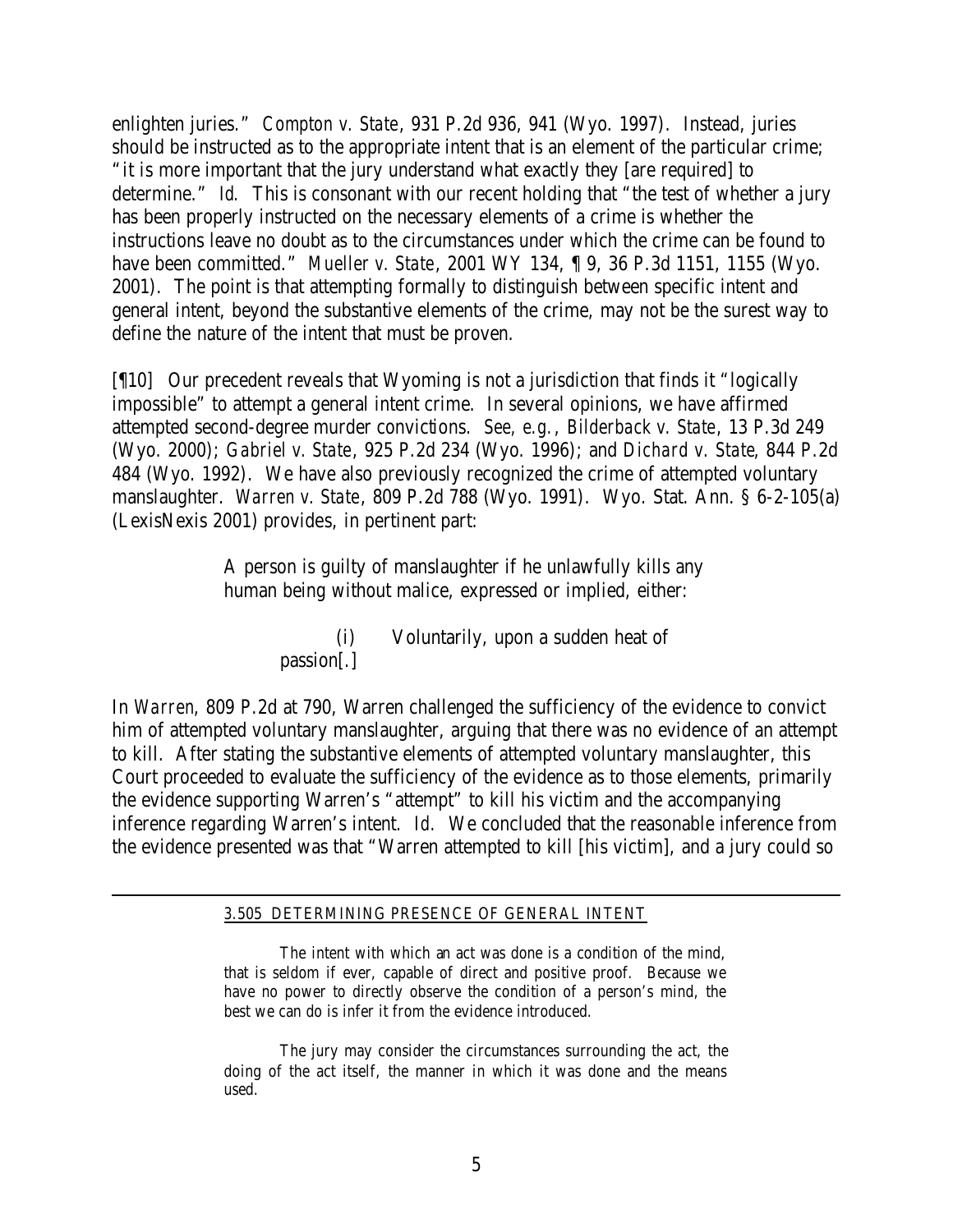find beyond a reasonable doubt." *Id.* In the context of appellant's claimed "logical impossibility," particularly the intent element of an attempt versus that of an underlying general intent crime, attempted second-degree murder is indistinguishable from attempted voluntary manslaughter. Indeed, voluntary manslaughter is a "lesser included offense of the crime of second degree murder," and is "a general intent crime that does not require a deliberate intent to kill." *State v. Keffer*, 860 P.2d 1118, 1138-39 (Wyo. 1993).

[¶11] A similar result was obtained in *Compton*, 931 P.2d at 938, where a jury convicted Compton of attempted first-degree sexual assault. On appeal, he questioned the adequacy of the district court's jury instructions, specifically regarding the elements of attempted first-degree sexual assault and its requisite intent. *Id.* at 939. First-degree sexual assault is a general intent crime. *Id.* at 941. This Court found that the district court's jury instructions adequately stated the substantive elements of attempted first-degree sexual assault, and adequately instructed the jury regarding the specific intent element of an attempt. *Id.* at 940-41.

[¶12] Nothing about the instant case convinces us that we should now find it legally or logically impossible for a person to attempt a general intent crime. As we said in *Compton*, 931 P.2d at 940, 941 (*quoting People v. Frysig*, 628 P.2d 1004, 1007 n.4, 1008 (Colo. 1981)), the question presented to the jury in an attempt case essentially has two levels: (1) whether the person had "'the intent to perform acts which, if completed, would constitute the underlying offense'"—in other words, did the person intend the conduct that constitutes the substantial step; and (2) whether the person had the intent necessary as an element of the underlying offense—"'[e]xcept for the intentional conduct constituting the substantial step, the requisite culpability is that provided for in the definition of the [underlying] offense.'" That analysis works just as well for attempted crimes that traditionally have been categorized as general intent crimes as it does for attempted crimes that traditionally have been categorized as specific intent crimes.

# **CONSPIRACY TO COMMIT ROBBERY**

[¶13] Appellant argues that the district court failed properly to instruct the jury on the elements of conspiracy to commit robbery. In particular, appellant contends that while the district court's elements instruction did contain the elements of conspiracy, that instruction did not include the elements of robbery and the jury instructions, even when viewed as a whole, therefore did "not fully and clearly describe the circumstances under which [appellant] could have been convicted of conspiracy to commit robbery." The State argues that the district court did instruct the jury regarding the elements of aggravated robbery, robbery being a lesser-included offense of aggravated robbery, and that the district court's elements instruction, when viewed as a whole, therefore correctly listed "all the elements of every offense charged" and sufficiently covered the issues presented at trial. Because the jury reached a unanimous verdict on the aggravated robbery charge, the State asserts that the jury read and understood the elements of that offense, what appellant "stood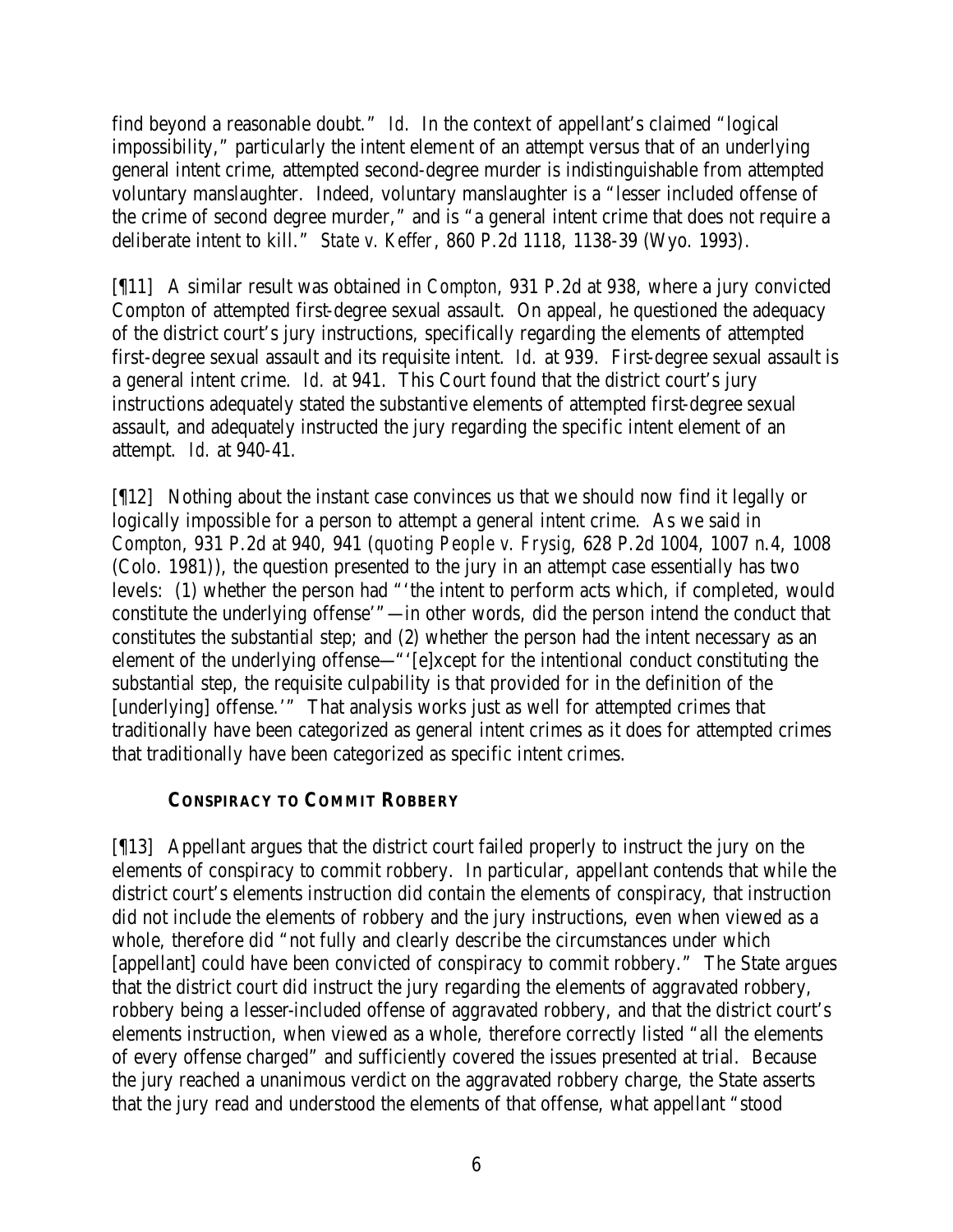accused of and what facts the State was advancing in support of those accusations," and ultimately the "commonsense relationship between the robbery and conspiracy to commit robbery charges against her." If anything, according to the State, this potentially placed a higher burden on the prosecution to prove the additional element required for aggravated robbery as the alleged conspiracy's objective.

# *a) Standard of Review*

# [¶14] W.R.Cr.P. 30 (2000) provided, in part:

Before instructing the jury the court shall conduct a formal instruction conference out of the presence of the jury at which the court shall inform counsel of the proposed action upon their requests and shall afford them an opportunity to offer specific, legal objection to any instruction the court intends to give and to offer alternate instructions. No party may assign as error any portion of the charge or omission therefrom unless that party objects thereto before the jury is instructed, stating distinctly the matter to which the party objects and the grounds of the objection.

# We have stated that

[t]he spirit and policy of our rules with reference to jury instructions is to apprise and inform the district court of the purpose of offered jury instructions and of objections to proposed jury instructions so that the court may have an opportunity to correct and amplify them before submission to the jury.

*Ortega v. State*, 966 P.2d 961, 966 (Wyo. 1998); *see also Alberts v. State*, 642 P.2d 447, 453 (Wyo. 1982). Accordingly, the "failure to object to instructions at trial before the jury begins its deliberations operates to preclude appellate review of those instructions, which become the law of the case unless a plain or fundamental error can be shown to prevail." *Sanchez v. State*, 751 P.2d 1300, 1308 (Wyo. 1988); *see also Brown v. State*, 953 P.2d 1170, 1180 (Wyo. 1998).

[¶15] Considering the spirit and policy of this rule, we apply the plain error standard because appellant's trial counsel objected only to the format of the district court's jury instruction on the elements of the crimes charged, rather than its substance (i.e., the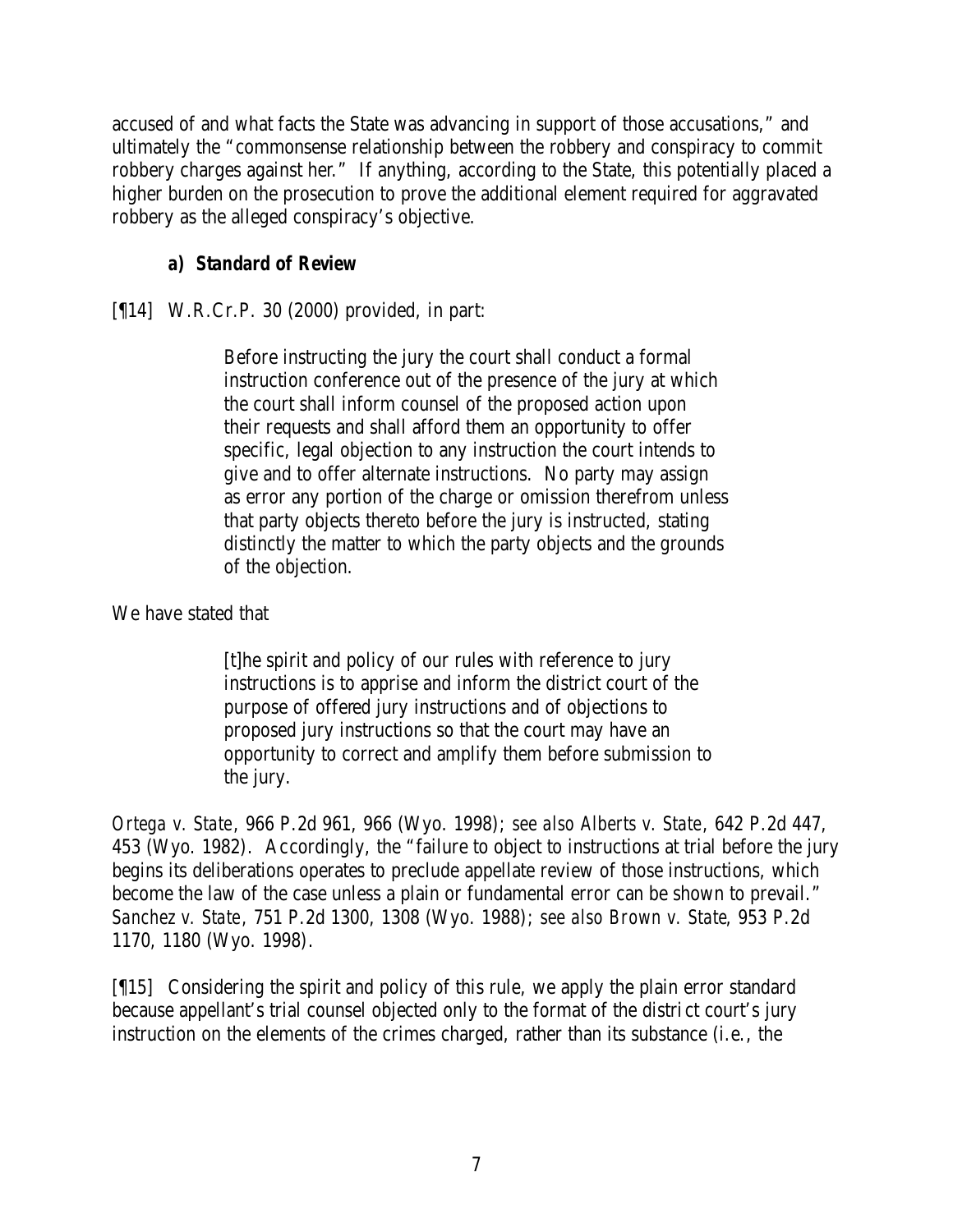particular elements, or lack thereof, contained in the instruction).<sup>2</sup> To establish plain error, an appellant must demonstrate "that the record clearly shows an error that transgressed a clear and unequivocal rule of law which adversely affected a substantial right." *Compton*, 931 P.2d at 939.

## *(b) Jury Instruction on Conspiracy to Commit Robbery*

[¶16] A failure properly to instruct on an element of a crime can constitute plain error. *Miller v. State*, 904 P.2d 344, 349 (Wyo. 1995). Jury instructions are "designed to inform the jury about the applicable law so that the jury may apply that law to its own findings with respect to the material facts." *Brown v. State*, 817 P.2d 429, 439 (Wyo. 1991).

> Given this purpose, the test whether the jury has been instructed on the necessary elements of the crime charged is whether the instruction "leaves no doubt as to under what circumstances the crime can be found to have been committed." *Graham v. United States*, 187 F.2d 87, 90 (D.C. Cir.1950), *cert. denied*, 341 U.S. 920, 71 S.Ct. 741, 95 L.Ed. 1353 (1951); *United States v. Salliey*, 360 F.2d 699, 702 (4<sup>th</sup> Cir.1966). A failure to give *any* instruction on an essential element of a criminal offense is fundamental error, as is a confusing or misleading instruction, requiring reversal of the defendant's conviction[.] *Vigil [v. State]*, 859 P.2d [659] at 662 [(Wyo.1993)], *quoting Cole v. Young*, 817 F.2d 412, 423 (7th Cir.1987) (emphasis added); *Phillips v. State*, 760 P.2d 388, 390 (Wyo.1988); *Redland v. State*, 766 P.2d 1173, 1174 (Wyo.1989).

  $2^2$  The district court used a single jury instruction (Instruction No. 3) to instruct the jury as to the elements of the crimes charged. At the formal jury instruction conference, appellant's trial counsel placed the following objection on the record regarding that elements instruction:

<sup>[</sup>APPELLANT'S TRIAL COUNSEL]: And then on number – again, I'd like to reiterate like I discussed yesterday, for Instruction No. 3, I believe it's a bit confusing to have separate counts on the same page as to Count[s] I and II, and also I would object on the second page –

THE COURT: Just a minute. Let me slow you down a little bit.

<sup>[</sup>APPELLANT'S TRIAL COUNSEL]: My objection is just to the format of Instruction No. 3, that they're all on the same page.

Appellant's trial counsel also requested that the elements instruction as to attempted first-degree murder include more factual particularity concerning what substantial steps the State alleged in the Information that appellant took toward the commission of that crime.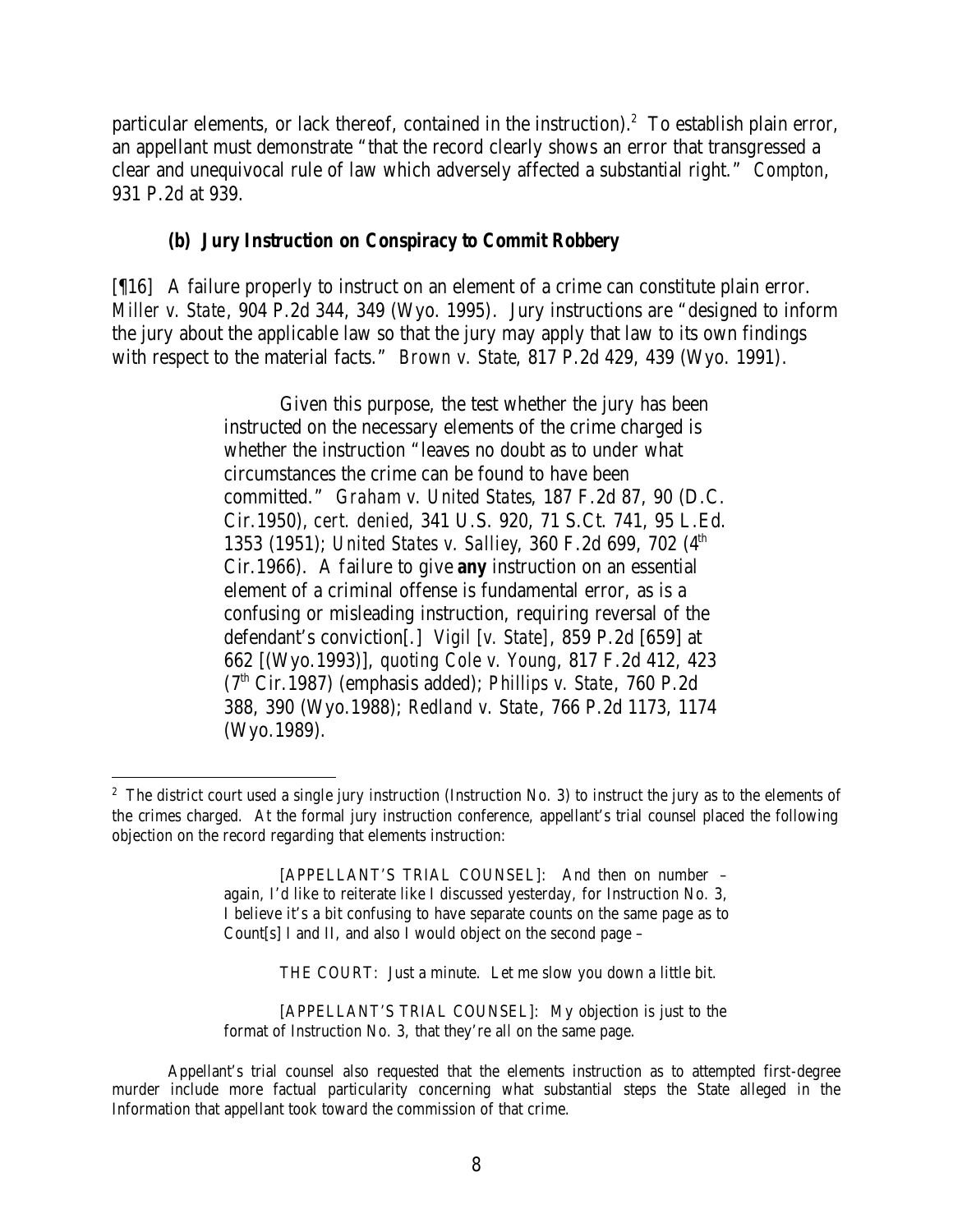*Miller*, 904 P.2d at 348 (emphasis in original).

[¶17] The district court instructed the jury as follows regarding the elements of the crimes charged:

### INSTRUCTION NO. 3

The four counts each charge a separate crime, all alleged to have occurred in the course of events described by the evidence. Each of the counts must be separately considered by you. The state must prove beyond a reasonable doubt each of the essential elements of each of the counts. The essential elements are:

For each of the counts, the first three (3) elements are:

- 1. On or about the  $10^{th}$  day of July, 2000,
- 2. In Laramie County, Wyoming
- 3. The defendant, Velma Reilly,  $[3]$

The other elements of the four (4) counts are:

AS TO COUNT I, Conspiracy to Commit a Crime:

4. Agreed with one or more persons

5. That they or one or more of them would commit the crime of Robbery and

6. One or more of them did an overt act to effect the objective of the agreement.

AS TO COUNT II, Kidnapping:

4. Unlawfully removed and confined [the victim]

5. With the intent to facilitate the commission of a robbery, and

6. [The victim] was not released substantially unharmed and in a safe place prior to trial.

AS TO COUNT III, Aggravated Robbery:

<sup>&</sup>lt;sup>3</sup> Although appellant objected at trial to the format of this instruction, that issue was not raised on appeal.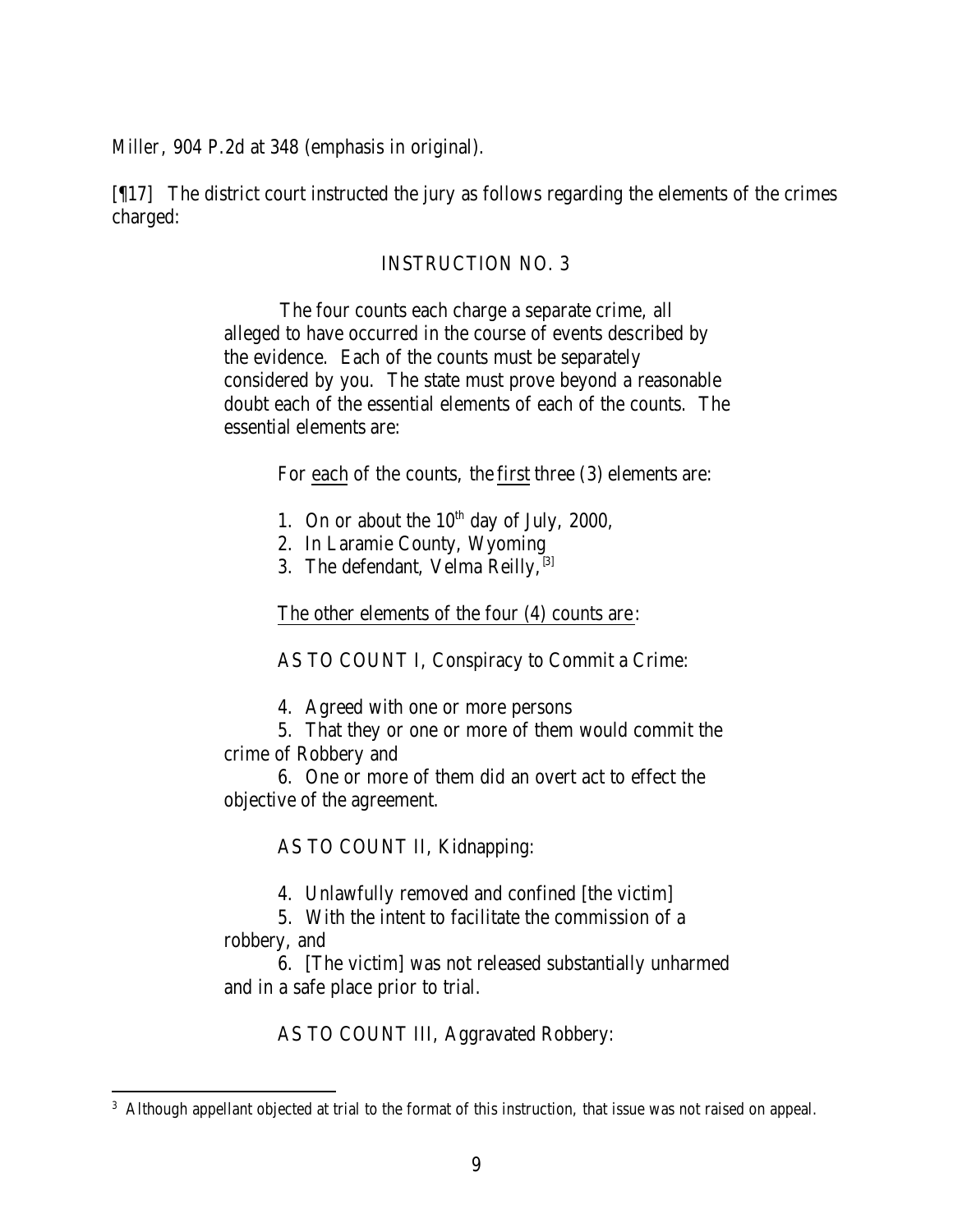4. Did steal, take or drive away the property of [the victim] with the intent to deprive her of that property, and

5. In the course of committing this crime used or exhibited a deadly weapon.

AS TO COUNT IV, Attempt to Commit Murder in the First Degree:

- 4. Purposely; and
- 5. With premeditated malice;
- 6. Attempted to kill [the victim].

As to each of the counts, it is not necessary that the state prove every fact surrounding the allegation beyond a reasonable doubt, but that it so prove all of the essential elements as given above.

If you find from your consideration of all the evidence that each of these elements in each of these counts has been proved beyond a reasonable doubt, then you should find the defendant guilty as to that count.

If you find that any of these elements has not been proved beyond a reasonable doubt as to any count, then you should find the defendant not guilty as to that count.

(Emphasis in original.)<sup>4</sup>

[¶18] This instruction leaves considerable doubt "'as to under what circumstances the crime [of conspiracy to commit robbery] can be found to have been committed.'" *Miller*, 904 P.2d at 348 (*quoting Graham v. United States*, 187 F.2d 87, 90 (D.C. Cir. 1950), *cert. denied*, 341 U.S. 920 (1951)). It is undisputed that the conspiracy to commit robbery portion of the instruction did instruct the jury as to the elements of conspiracy, $5$  but did not instruct the jury as to the elements of robbery. Wyo. Stat. Ann. § 6-2-401(a) provides:

<sup>&</sup>lt;sup>4</sup> The district court gave additional jury instructions defining the terms used in this elements instruction, as well as the elements of attempted second-degree murder.

<sup>5</sup> Wyo. Stat. Ann. § 6-1-303 provides, in pertinent part:

<sup>(</sup>a) A person is guilty of conspiracy to commit a crime if he agrees with one (1) or more persons that they or one (1) or more of them will commit a crime and one (1) or more of them does an overt act to effect the objective of the agreement.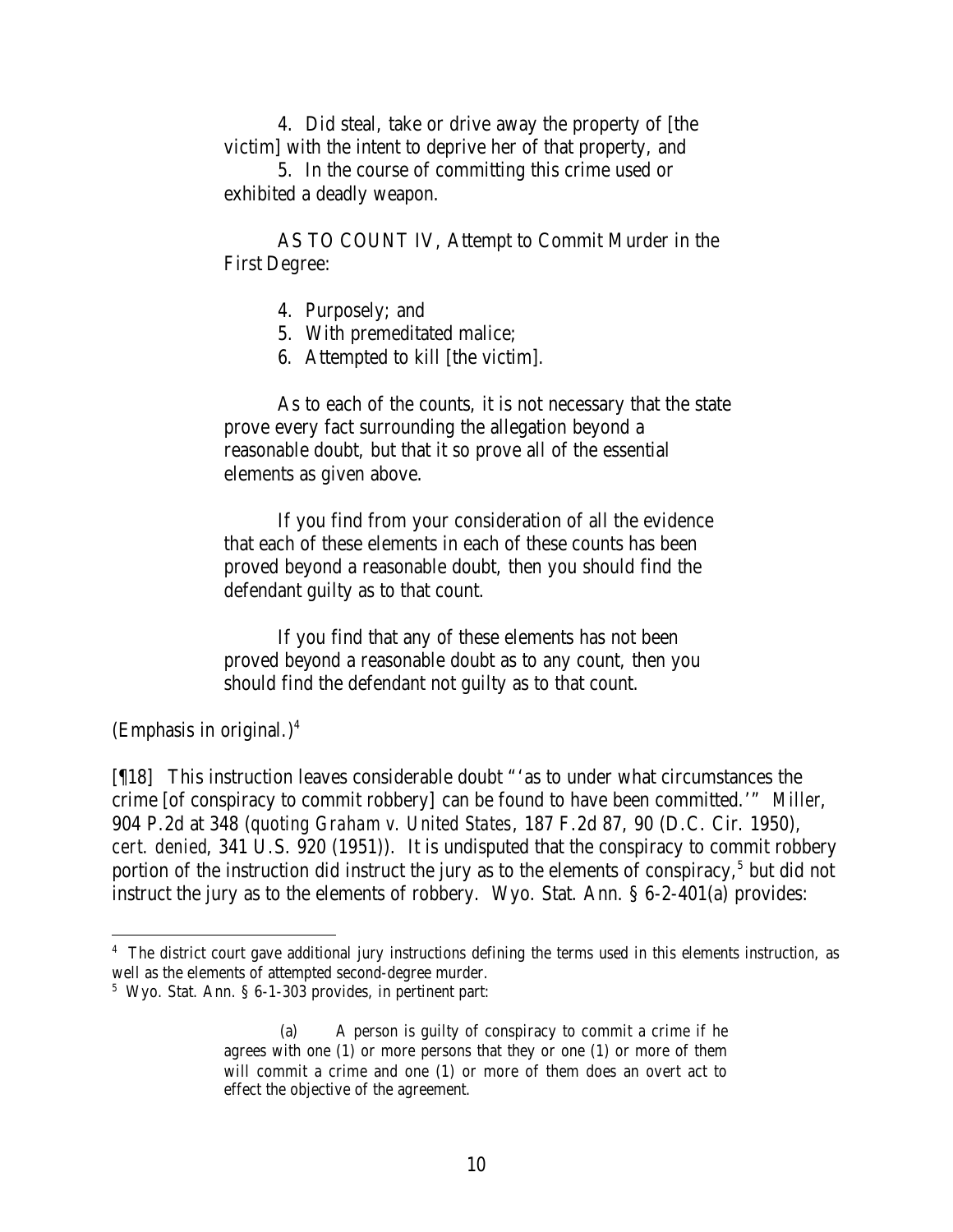[a] person is guilty of robbery if in the course of committing a crime defined by W.S.  $6-3-402^{[6]}$  he:

(i) Inflicts bodily injury upon another; or

(ii) Threatens another with or intentionally puts him in fear of immediate bodily injury.

It is clear and unequivocal that

[i]n a conspiracy prosecution, the jury must determine whether the commission of a particular crime was the objective of the conspiracy. Since the object crime in this conspiracy prosecution was [robbery], the court must give an instruction that defines the offense that is the subject of the conspiracy.

*Miller*, 904 P.2d at 347. Indeed, the "accused in a criminal prosecution, can only be convicted upon proof beyond a reasonable doubt of each element of the crime charged." *Vigil v. State*, 859 P.2d 659, 662 (Wyo. 1993).

[¶19] The State's reliance on the aggravated robbery portion of the instruction is not convincing. It is true that when we

> examine jury instructions, we must look at them in their entirety and read them together. *Ostrowski v. State*, 665 P.2d 471, 487 (Wyo.1983). An error in one jury instruction can be cured elsewhere in the jury instructions if "the correct information is conveyed to the jury in a clear and concise manner so that it is unlikely that an erroneous impression would remain in the minds of the jurors." *United States v. Pope*, 561 F.2d 663, 670 (6<sup>th</sup> Cir.1977)[.]

<sup>(</sup>b) A person is not liable under this section if after conspiring he withdraws from the conspiracy and thwarts its success under circumstances manifesting voluntary and complete renunciation of his criminal intention.

<sup>6</sup> Wyo. Stat. Ann. § 6-3-402 (LexisNexis 2001) provides, in pertinent part:

<sup>(</sup>a) A person who steals, takes and carries, leads or drives away property of another with intent to deprive the owner or lawful possessor is guilty of larceny.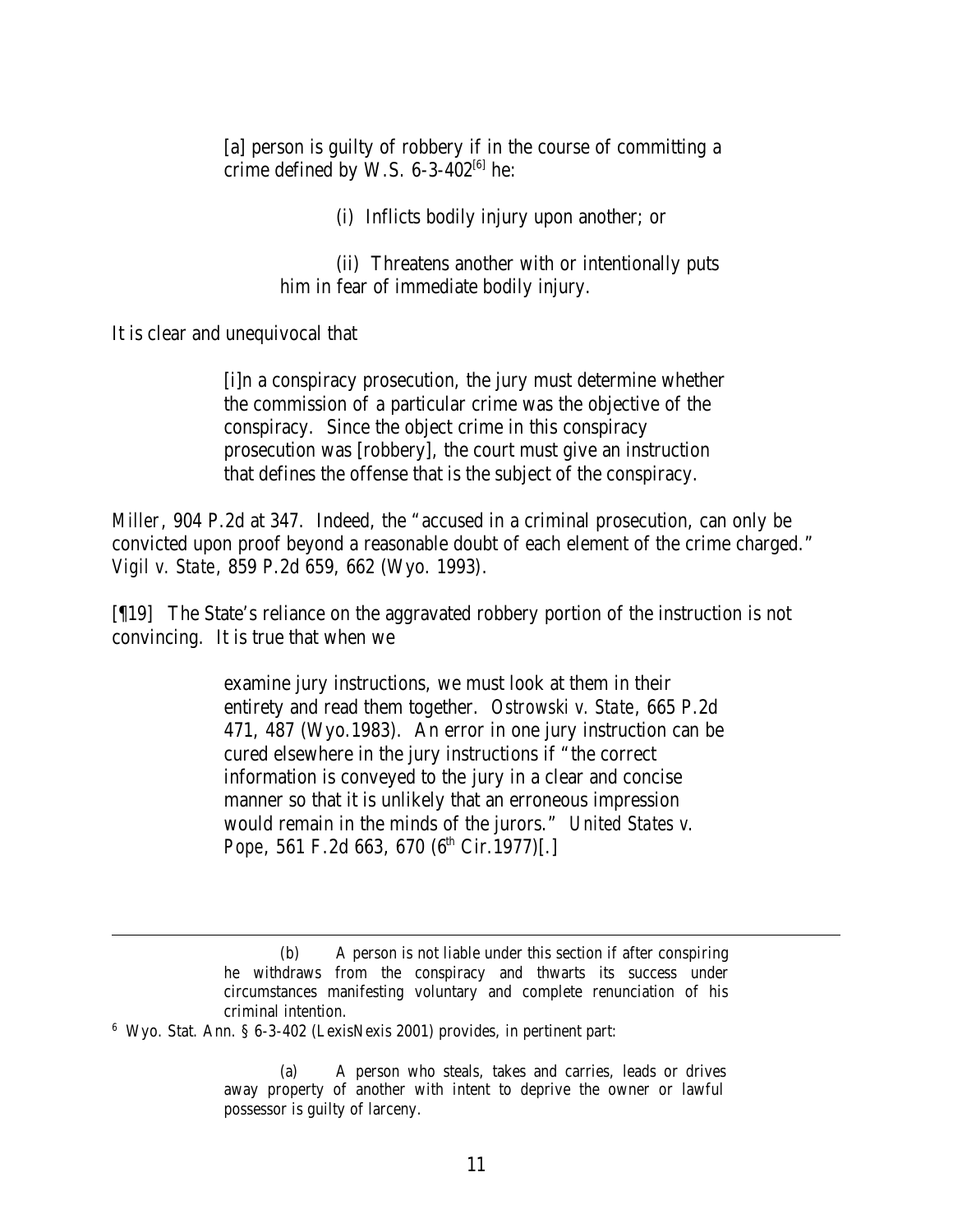*Vigil*, 859 P.2d at 663. However, the aggravated robbery instruction is deficient for the same reason as the conspiracy to commit robbery instruction—it does not completely set forth the essential elements of robbery. Wyo. Stat. Ann. § 6-2-401(c) provides that

> [a]ggravated robbery is a felony punishable by imprisonment for not less than five (5) years nor more than twenty-five (25) years if in the course of committing the crime of *robbery* the person:

> > (i) Intentionally inflicts or attempts to inflict serious bodily injury; or

(ii) Uses or exhibits a deadly weapon or a simulated deadly weapon.

(Emphasis added.) The aggravated robbery instruction does include an element required by Wyo. Stat. Ann. § 6-2-401(c)(ii) for aggravated robbery, and one element of robbery (what constitutes "a crime defined by W.S. 6-3-402"), but does not instruct the jury as to the additional element(s) of robbery found in Wyo. Stat. Ann. § 6-2-401(a)(i) and/or (ii).

[¶20] The record clearly reflects what occurred at trial without resort to speculation. The district court violated a clear and unequivocal rule of law by failing adequately to instruct the jury on the essential elements of conspiracy to commit robbery, which denied appellant the right to a fair trial and the right to be convicted based on a finding of proof beyond a reasonable doubt of each element of the crime charged. *See Vigil*, 859 P.2d at 662 and *Buckles v. State*, 830 P.2d 702, 707-10 (Wyo. 1992). 7 Accordingly, we reverse

- 1. On or about the  $\_\_\_$  day of  $\_\_\_\$  [200 $\_\$ ]
- 2. In \_\_\_ County, Wyoming
- 3. The Defendant,
- 4. Agreed with one or more persons
- 5. That they or one or more of them would commit the crime of \_\_\_\_\_\_, and

6. One or more of them did an overt act to effect the objective of the agreement.

\*

Use Note: *Set forth the elements of the object crime in a separate instruction*.

 <sup>7</sup> The district court is not required to utilize Wyoming's Criminal Pattern Jury Instructions, although it is worth noting that doing so likely would have prevented the error in this case. W.Cr.P.J.I. 13.01 (1996) states:

The elements of the crime of Conspiracy to Commit \_\_\_\_\_\_, as charged in this case, are: